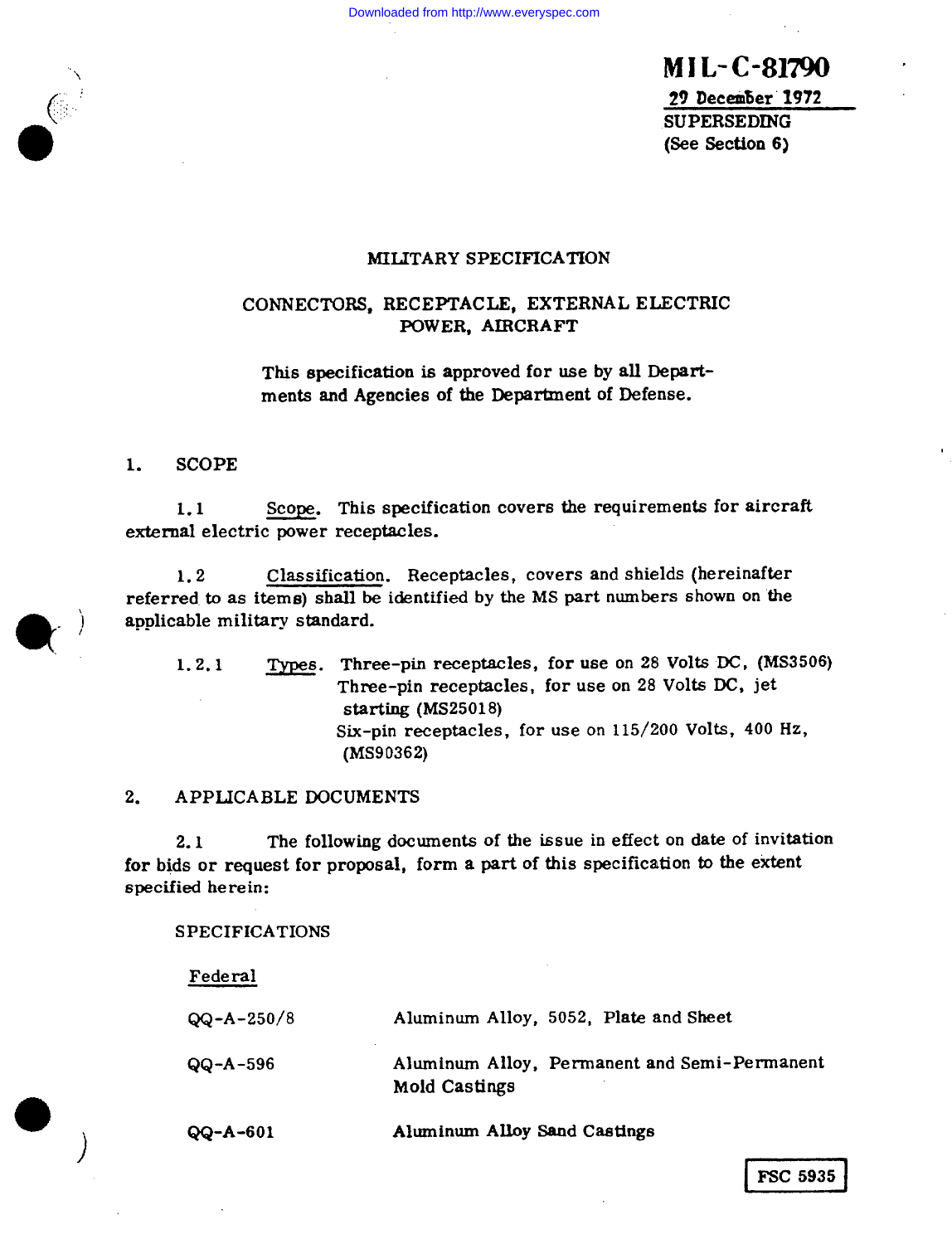$\bigg($ 

MIL-C-81790

| Military                    |                                                                                |
|-----------------------------|--------------------------------------------------------------------------------|
| $MIL-M-14$                  | Molding Plastics and Molded Plastic Parts, Thermo-<br>setting                  |
| $MIL-P-116$                 | Preservation, Methods of                                                       |
| $MIL-C-5541$                | Chemical Conversion Coatings on Aluminum and<br>Aluminum Alloys                |
| $MIL-S-7742$                | Screw Threads, Standard, Optimum Selected Series,<br>General Specification for |
| $ML-P-8585$                 | Primer Coating, Zinc Chromate, Low-Moisture-<br>Sensitivity                    |
| MIL-A-8625                  | Anodic Coatings, for Aluminum and Aluminum Alloys                              |
| <b>STANDARDS</b>            |                                                                                |
| Military                    |                                                                                |
| $MIL-STD-105$               | Sampling Procedures and Tables for Inspection by<br>Attributes                 |
| $MIL-STD-129$               | Marking for Shipment and Storage                                               |
| $MIL-STD-130$               | Identification Marking of U.S. Military Property                               |
| $MIL-STD-202$               | Test Methods for Electronic and Electrical Component<br>Parts                  |
| MIL-STD-794                 | Parts and Equipment, Procedures for Packaging and<br>Packing of                |
| MIL-STD-889                 | Dissimilar Metals                                                              |
| MS20341                     | Nut, Plain, Hexagon, Electrical                                                |
| Air Force-Navy Aeronautical |                                                                                |
| AN936                       | Washer, Tooth Lock                                                             |

AN961 Washer, Flat, Electrical

See Supplement 1 for List of associated standards.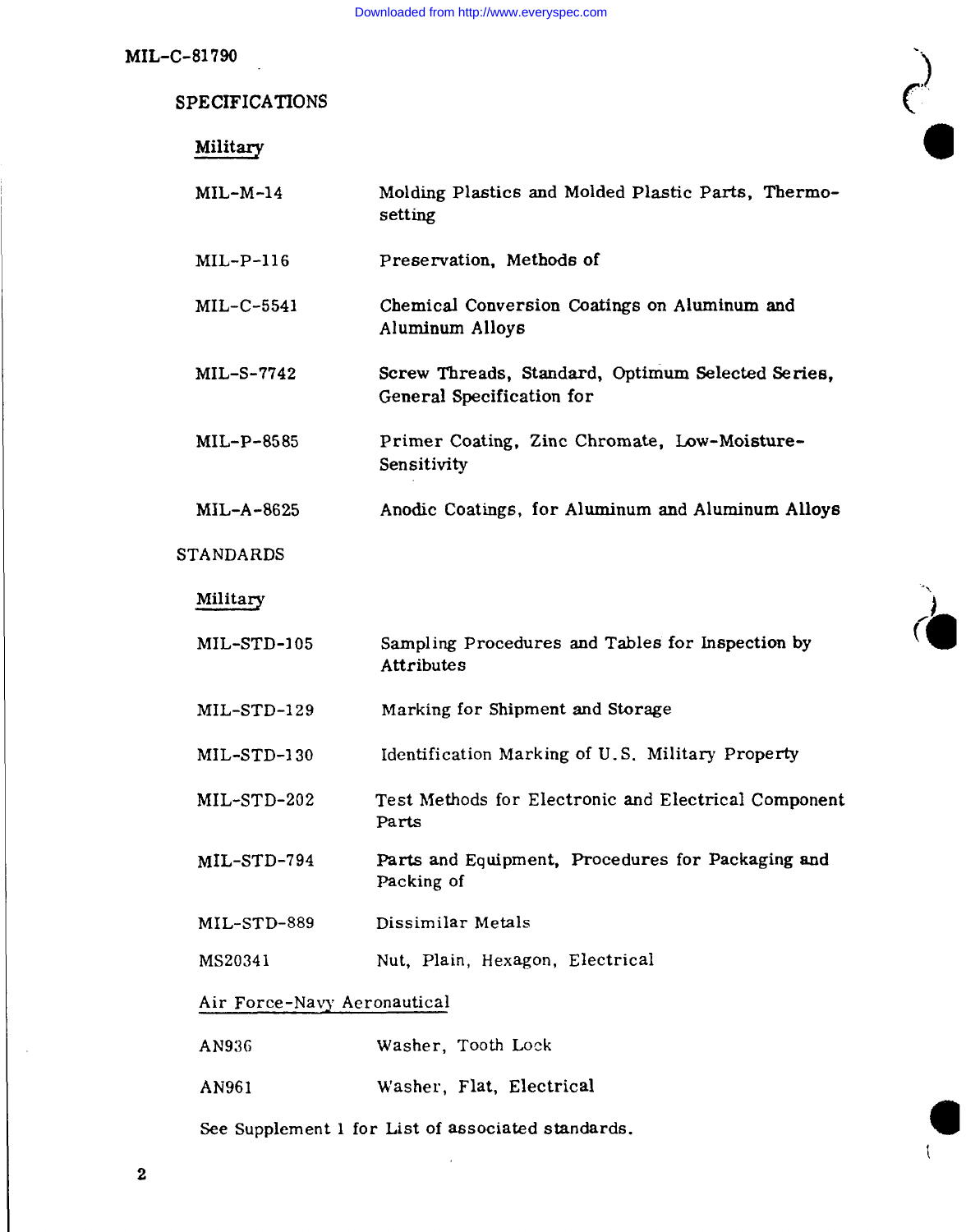(Copies of specifications, standards, drawings, and publications required by suppliers in connection with specific procurement functions should be obtained from the procuring activity or as directed by the contracting officer.)

#### 3. **REQUIREMENTS**

Qualification. Items furnished under this specification shall be pro- $3.1$ ducts which are qualified for listing on the applicable Qualified Products List (QPL) at the time set for opening of bids  $(4.2$  and  $6.5)$ .

 $3.2$ Military standards. Unless otherwise specified, requirements given herein apply to all types listed in 1.2.1. In the event of any conflict between the requirements of this specification and the requirements of the military standards, the latter shall govern.

 $3.3$ Materials. Materials shall conform to the applicable specification as specified and shall be suitable for the performance required herein. Unless suitably protected against electrolytic corrosion, dissimilar metals shall not be employed in intimate contact with each other. Dissimilar metals are defined in MIL-STD-889. All materials shall be non-nutrients for fungi.

 $3.3.1$ Bases. Bases shall be fabricated of an impact resistant fiber filler material conforming to MIL-M-14 Type SDI-30. The use of other materials will be considered by the procuring activity. Such materials must be approved by the procuring activity and they must meet the same test requirements as the material specified above.

 $3.3.2$ Shiel<sup>1</sup>s. Cast shields shall be 356-T6 aluminum alloy in accordance with QQ-A-596 or  $\sqrt{x}$ -A-601, or shall be die cast aluminum alloy A380 in accordance with QQ-A-591. Sields made from sheet stock shall be 5052 aluminum alloy in accordance with  $QQ-A-250/8$ ; minimum thickness .060 inch. Shields shall be anodized in accordance with MIL-A-8625 Types I or II, or chemically surface-treated in accordance with MIL-C-5541, Class 2. Coat with one coat of zinc chromate primer in accordance with MIL-P-8585.

Contacts. The small pin contacts shall be tellurium copper, leaded  $3.3.3$ copper, or brass, with a minimum of 0.0002 inch of silver plate. The large pin contacts shall be tellurium copper, or leaded copper or equal with a minimum of 0.0002 inch of silver plate. The conductivity of the alloys used for the large pin contacts shall be limited to a minimum of  $90\%$  of the International Annealed Copper Standard (IACS).

 $3.3.4$ Covers. Covers used for protecting the rear of receptacles shall be of a shatterproof synthetic rubber or phenolic compound of 85 to 95 shore hardness and suitable to meet the performance specified herein.

 $\bf{3}$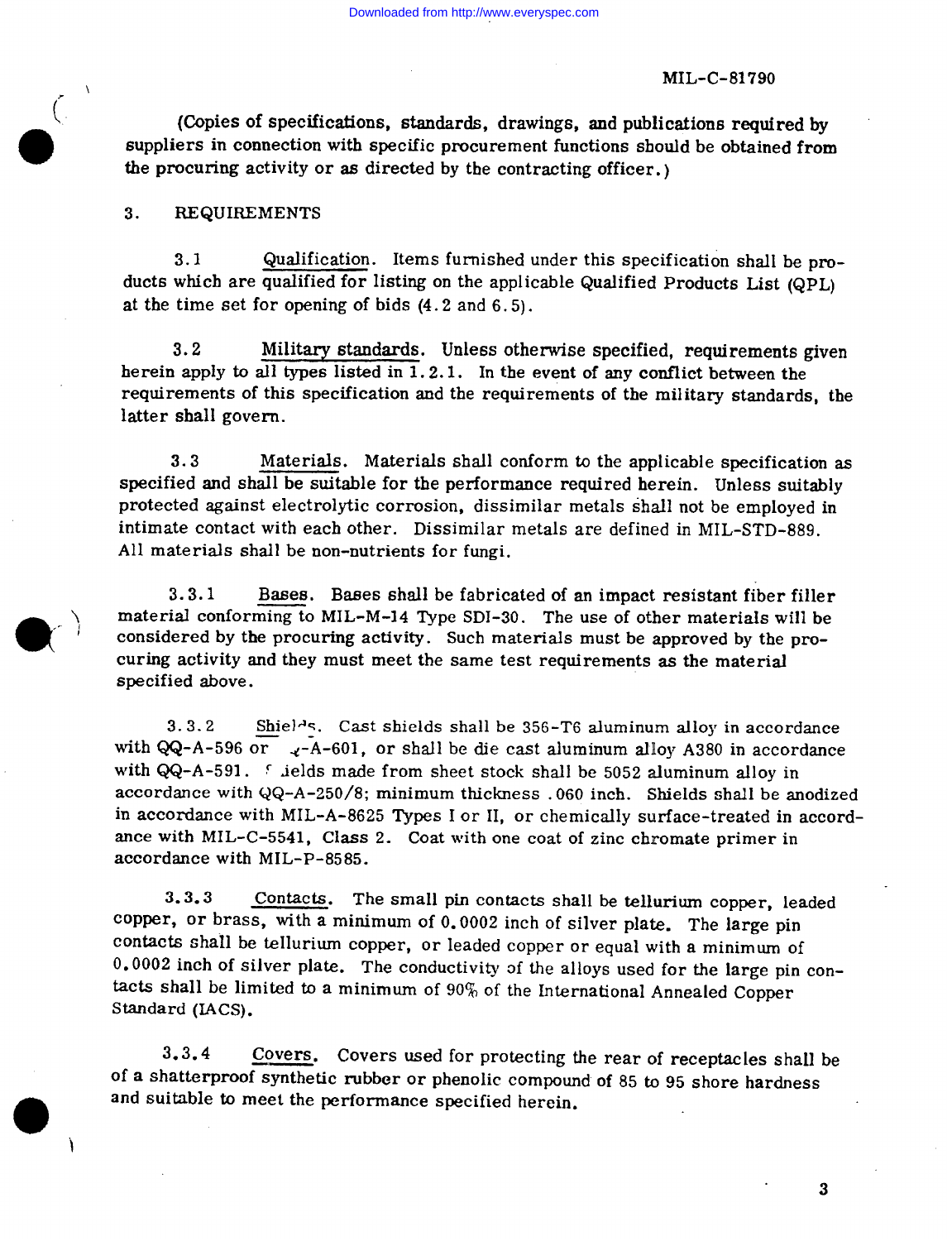3.4 Design and construction. Items shall be designed and constructed in accordance with the applicable military standards and as specified herein.

3.4.1 Contacts.

3.4.1.1 Identification. Contact identification shall be permanently and legibl marked on the front and rear of the base.

3.4.1.2 Method of attachment. A positive means shall be provided to anchor contacts in the base.

3.4.1.3 Cross-sectional area. The cross-sectional area throughout each contact shall be no less than the root area of the thread at any point.

3.4. 1.4 each pin shall be at least 86 to 100 Brinell or Rockwell B 40-56. Hardness of contacts. The hardness at all points on the sides of

 $3.4.1.5$  Terminal pads. Each terminal shall include an integral or force fitted pad.

 $3.4.1.6$  Threads on terminals. Threads on terminals shall conform to MIL-S-7742. Each large terminal shall be threaded to within 0.125 inch of its pad and each small terminal shall be threaded to within 0.062 inch of its pad.

3.4.1.7 Terminal hardware. Each base shaii be provided with one nut MS20341-616A, one Iockwasher AN936B616B, and one fiat washer AN961-616 for each large terminal; one nut MS20341-10A, one lockwasher AN936B10B, and one flat washer AN961 -10 for each small terminal.

3.4.2 Shields. Each Shield, including all rivets, welds, etc. , shall be contained within the maximum dimensions shown on the standard. The inside of each shield shall be smooth and free from protrusions and sharp edges.

3.5 Performance. Each item shall perform satisfactorily when subjected to the following conditions applicable to that item.

3.5.1 Temperature cycling. Items shall not crack, fracture, or delaminate when subjected to temperature extremes in accordance with  $4.6.4$ .

3.5.2 Impact. There shall bc no fractures or cracks of the receptacle base and no loosening of shields or contacts when items are subjected to impact tests after exposure to  $-55^{\circ}$ C in accordance with 4.6.5.

3.5.3 Dielectric withstanding voltage. Items shall be capable of withstanding a potential of 2,500 volts rms after exposure to humidity conditions in accordance with 4.6.6.

(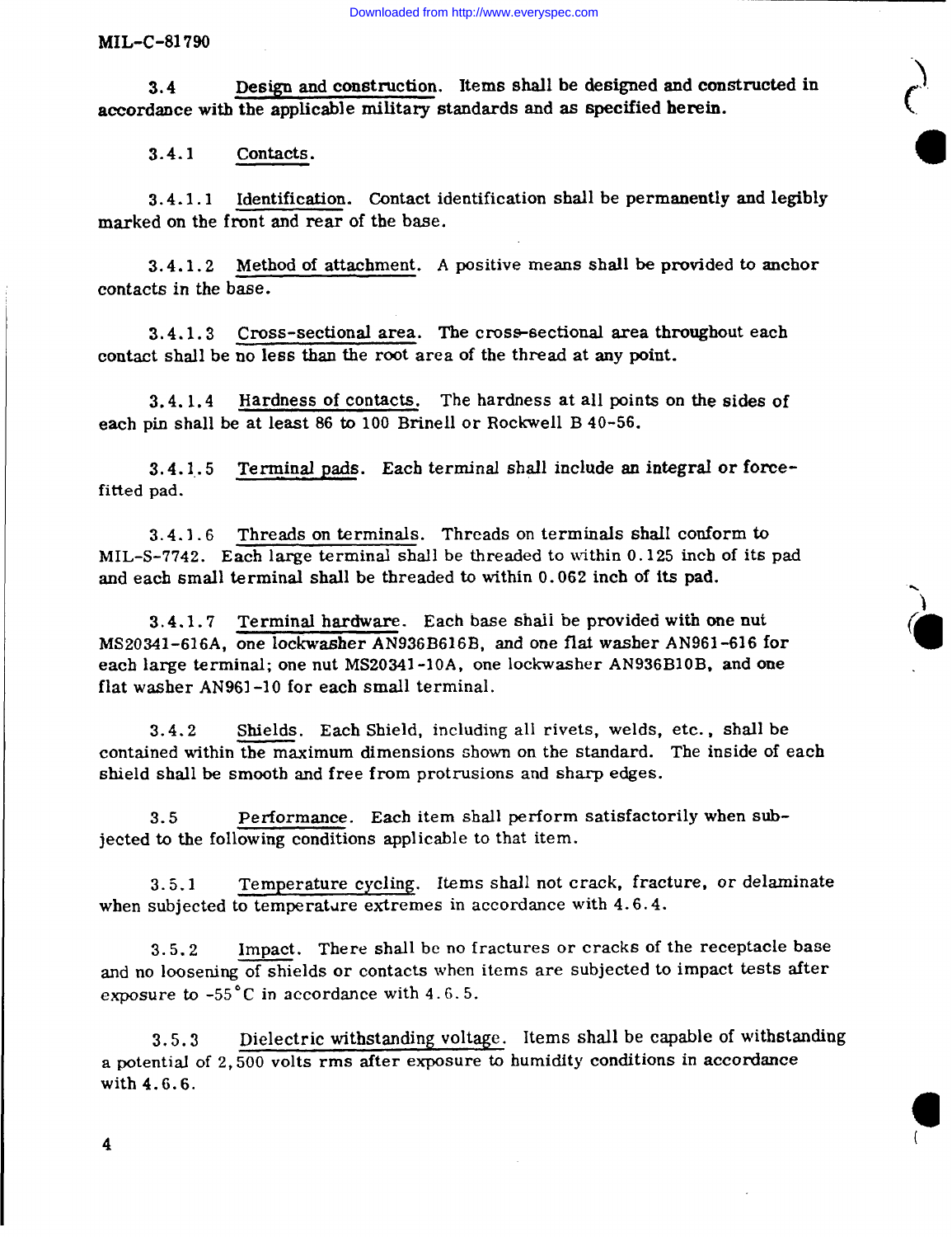Terminal torque strength. Items shall be capable of withstanding  $3.5.4$ torque in accordance with  $4.6.7$ . As a result of the application of torque there shall be no cracking, delamination or chipping of the base. The contacts shall not shear. crack or rotate.

Flexural strength, receptable base. Receptacle bases, less center  $3.5.5$ contacts, shields, and other accessories, shall not break when subjected to a force of 1,300 pounds for three-pin receptacles, and 3,500 pounds for six-pin receptacles.

Pin static bending strength. Items shall be capable of withstanding  $3.5.6$ forces applied to the pins in accordance with 4.6.9. The pins shall not take a permanent set of more than .01 inch at the mating end. There shall be no cracking, delamination or chipping of the base and the contacts shall not come loose in the base.

Shield and attachment static strength. Items shall be capable of with- $3.5.7$ standing forces applied to the shield in accordance with 4.6.10. The sides of the shield shall not be displaced greater than the amount specified while the forces are applied. After the forces are removed, the shield shall conform to the dimensions shown on the applicable standard. There shall be no cracking, delamination or chipping of the base and the shield shall not come loose from the base.

Weight. The weight of each item shall not exceed the value specified  $3.6$ on the applicable standard.

Identification of product. Items shall be permanently and legibly  $3.7$ marked for identification in accordance with MIL-STD-130 with the following infor $mation:$ 

> Nomenclature MS Part Number Manufacturer's Name or Trademark Manufacturer's Part Number

Location of markings. Identification markings shall be located as  $3.7.1$ follows:

- Three-pin receptacles. Identification markings shall be  $a.$ located on the shield.
- Six-pin receptacles. Identification markings shall be located  $\mathbf{b}$ . on the pin side of the base a minimum of 5/8" from the perimeter.
- Shield, six-pin receptacles. Identification markings shall be  $c_{\star}$ located on the shield.
- d. Cover, six-pin receptacles. Identification markings shall be located on the raised center portion of the cover.

 $5\phantom{1}$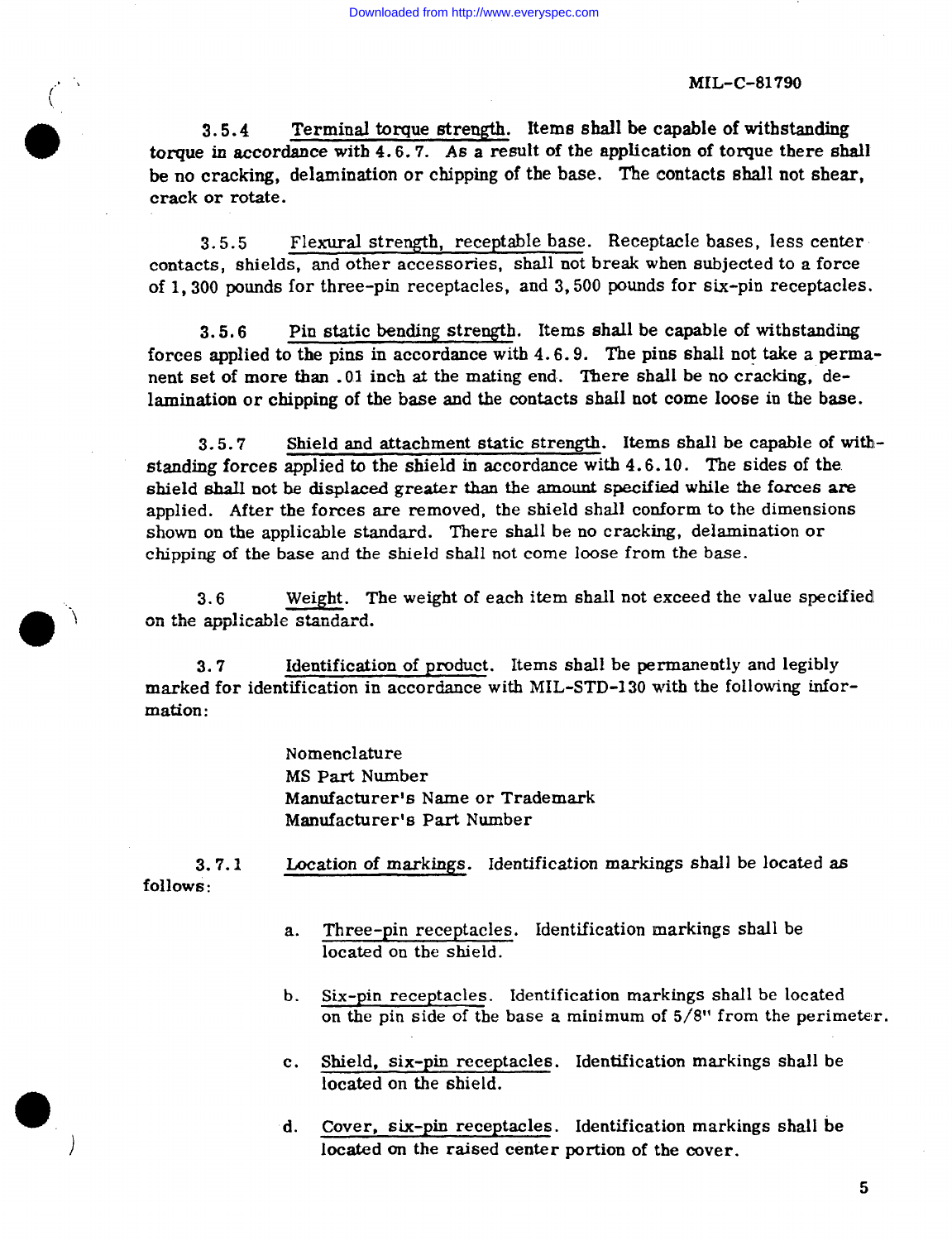$\mathbf{r}$ 

**.,.**

MIL-C-81 790

**3.8** Workmanship. Items shall be fabricated, constructed and assembled in accordance with the best practice for high quality electric equipment to produce an item free from all defects which would affect proper functioning in setwice. Particular attention shall be given to freedom from chips, dirt, grit and other foreign material; also to freedom from defects, burrs, sharp edges, corners and points. The cleaning methods used shall not be injurious to any of the parts nor shalI any of the parts be contaminated by the cleaning agents employed.

# 4. QUALITY ASSURANCE PROVISIONS

4.1 Responsibility for inspection. Unless othemvise specified in the ccmtract or purchase order, the supplier is responsible for the performance of all inspection requirements as specified herein. Except as otherwise specified in the contract or order, the supplier may use his own or any other facilities suitable for the performance of the inspection requirements specified herein, unless disapproved by the Government. The Government reserves the right to perform any of the inspections set forth in the specification where such inspections are deemed necessary to assure supplies and services conform to prescribed requirements.

4.2 Class ification of inspection. Inspection of the items shall be classified as follows:

- a. Qualification inspection. Qualification inspection shall be performed on items submitted for approvaJ as a qualified product prior to any procurement action.
- b. Quality conformance inspection. Quality conformance inspection shall be performed on items which have been submitted for acceptance under contract.

4.3 Qualification inspection. The qualification inspection sample shall consist of at least two items of each manufacturer's part number for which qualification is desired, separately packaged and forwarded to the activity responsible for qualification designated in the letter of authorization. The sample shall in 311 respects be representative of the manufacturer's production item. Each of the two items shall bc subjected to all of the applicable inspections as specified in Table I in the order listed. %mplcs shall be plainly identified by sccurcly attached durable tags marked with the following information:

> Sample for Qualification Test Specification  $MIL-C-81790$ Connectors, Receptacle, External Electric Power, Aircraft MS Part Number Manufacturer's Part Number Name of Manufacturer Submitted (date) under authorization (reference letter authorizing the test)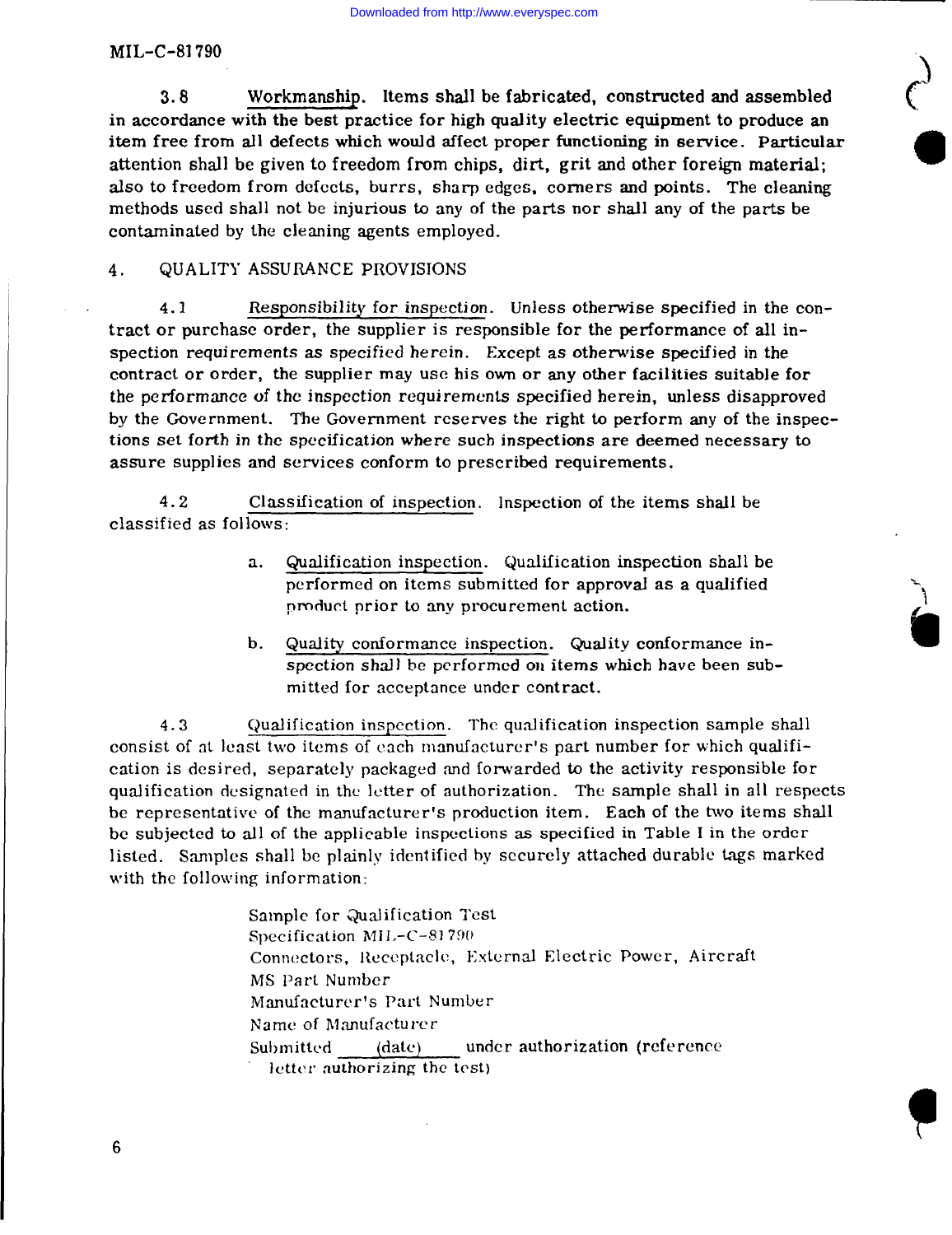| Inspection                               | Require-<br>ment | Applicability (indicated by X) |                          |              |              |
|------------------------------------------|------------------|--------------------------------|--------------------------|--------------|--------------|
| Title                                    | Par.<br>No.      | Par.<br>No.                    | Receptacle<br>Assemblies | Covers       | Shields      |
| Examination of product                   | 4.6.1            | 3.3, 3.4,<br>3.7, 3.8          | $\mathbf{X}$             | X            | X            |
| Dimensions                               | 4.6.2            | 3.4                            | $\mathbf{X}$             | X            | X            |
| Weight                                   | 4.6.3            | 3.6                            | $\mathbf{x}$             | $\mathbf{X}$ | $\mathbf{x}$ |
| Temperature cycling                      | 4.6.4            | 3.5.1                          | $\mathbf{x}$             | $\mathbf{X}$ |              |
| Pin impact strength                      | $4.6.5.1$ 3.5.2  |                                | X                        |              |              |
| Shield impact strength                   | $4.6.5.2$ 3.5.2  |                                | $\mathbf x$              |              | X            |
| Cover impact strength                    | $4.6.5.3$ 3.5.2  |                                |                          | X            |              |
| Dielectric withstanding voltage          | 4.6.6            | 3.5.3                          | $\mathbf x$              | $\mathbf x$  |              |
| Terminal torque strength                 | 4.6.7            | 3.5.4                          | $\mathbf x$              |              |              |
| Shield and attachment static<br>strength | 4.6.10           | 3.5.7                          | $\mathbf{x}$             |              | X            |
| Pin static bendi $\mathcal{L}$ strength  | 4.6.9            | 3.5.6                          | X                        |              |              |
| Flexural strength                        | 4.6.8            | 3.5.5                          | X                        |              |              |
| Hardness of contacts                     | 4.6.11           | 3.4.1.4                        | X                        |              |              |
| Resistance to fungi                      | 4.6.12           | 3.3                            | X                        | $\mathbf x$  |              |

# TABLE I. APPLICABLE QUALIFICATION INSPECTIONS

 $4.3.1$ Test report. The contractor shall furnish the activity responsible for qualification with a certified test report, in duplicate, showing quantitative results for tests required by this specification. The report shall designate the MS part number of the receptacles submitted. The report shall also include the manufacturer's drawing specifying the dimensions of the receptacle.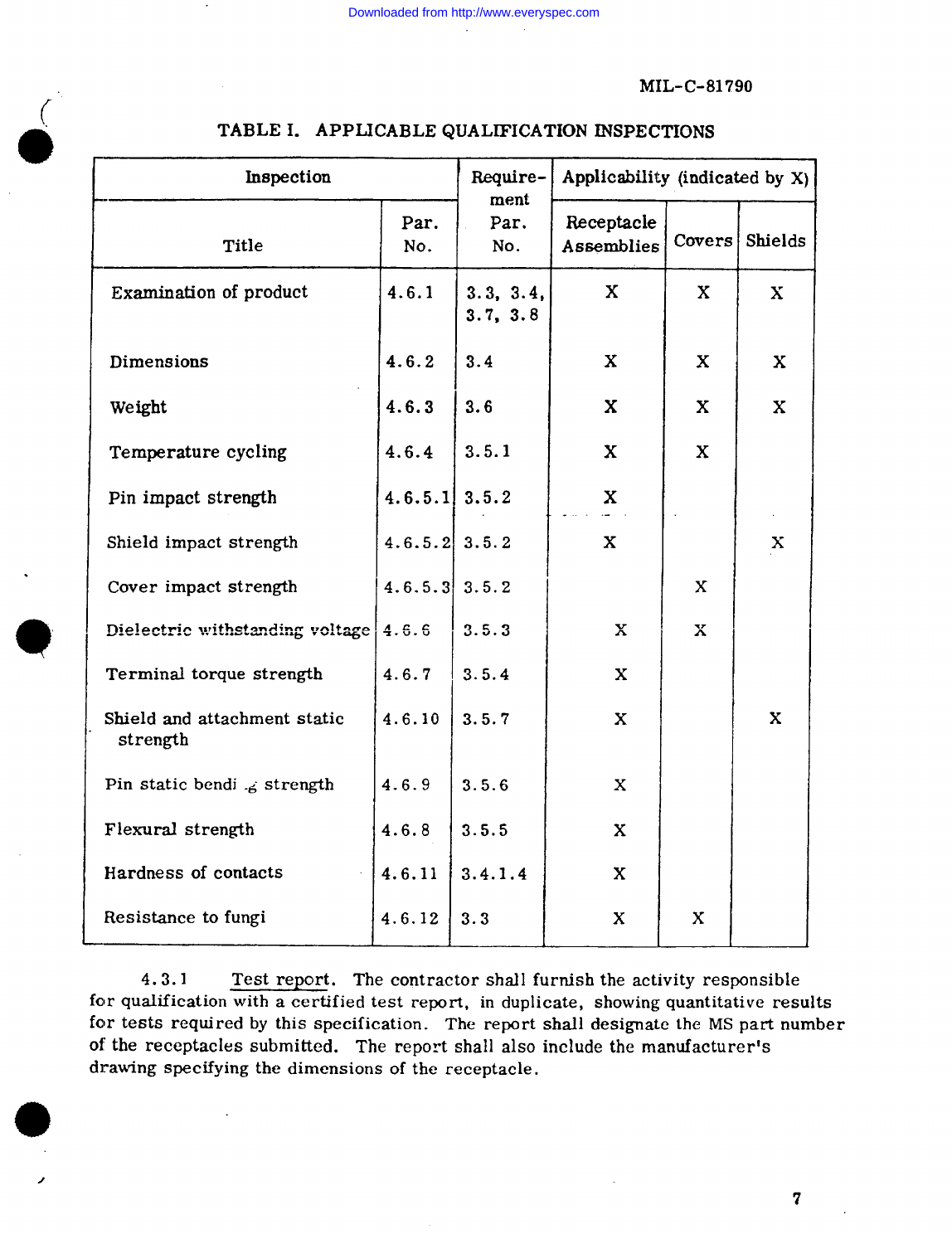4.3.2 Qualification inspection failure. In the event of a failure of either of either of the two pieces subjected to any one of the qualification inspections, the sample shall be rejected and the item declared unsatisfactory.

**C ,,**-I

4.3.3 Retention of qualification. In order to retain qualification, a summary of sampling plan test results (see  $4.4.1$ ) shall be furnished to the qualifying activity at three-year intervals and shall cover the results of sampling plan tests performed during that period. The summary shall also include the number and type of any part failures and shall be forwarded via the Government inspector to the activity responsible for qualification. Failure to furnish the summary shall result in loss of qualification for that product.

4.4 Quality conformance inspection. Quality conformance inspection shall consist of the sampling tests and examinations shown in Table H.

4.4.1 Sampling inspection. Sampling shall be in accordance with MIL-STD-105, AQL 1% for major defects and 4% for minor defects (see Table III for classification of defects). The samples shall be subjected to the applicable sampling inspections as specified in Tabie H in the order listed.

| Inspection                         |                     |                 | Require-              | Applicability (indicated by X) |              |             |
|------------------------------------|---------------------|-----------------|-----------------------|--------------------------------|--------------|-------------|
| Title                              | Inspection<br>Level | Par.<br>No.     | ment<br>Par.<br>No.   | Receptacle<br>Assemblies       | Covers       | Shields     |
| Examination of product             |                     | 4.6.1           | 3.3, 3.4,<br>3.7, 3.8 | $\mathbf x$                    | $\mathbf{x}$ | $\mathbf x$ |
| Dimensions                         | $\mathbf{H}$        | 4.6.2           | 3.4                   | X                              | X            | X           |
| Weight                             |                     | 4.6.3           | 3.6                   | X                              | X            | X           |
| Temperature cycling                | $S-1$               | 4.6.4           | 3.5.1                 | X                              | X            |             |
| Pin impact strength                | $S-2$               | $4.6.5.1$ 3.5.2 |                       | X                              |              |             |
| Cover impact strength              |                     | $4.6.5.3$ 3.5.2 |                       |                                | $\mathbf{x}$ |             |
| Dielectric withstanding<br>voltage |                     | 4.6.6           | 3.5.3                 | $\mathbf{x}$                   | X            |             |
| Terminal torque<br>strength        |                     | 4.6.7           | 3.5.4                 | X                              |              |             |
| Flexural strength                  |                     | 4.6.8           | 3.5.5                 | X                              |              |             |
| Hardness of contacts               |                     | 4.6.11          | 3.4.1.4               | X                              |              |             |
| Resistance to fungi                |                     | 4.6.12          | 3.3                   | X                              | X            |             |

TABLE II. APPLICABLE QUALITY CONFORMANCE INSPECTIONS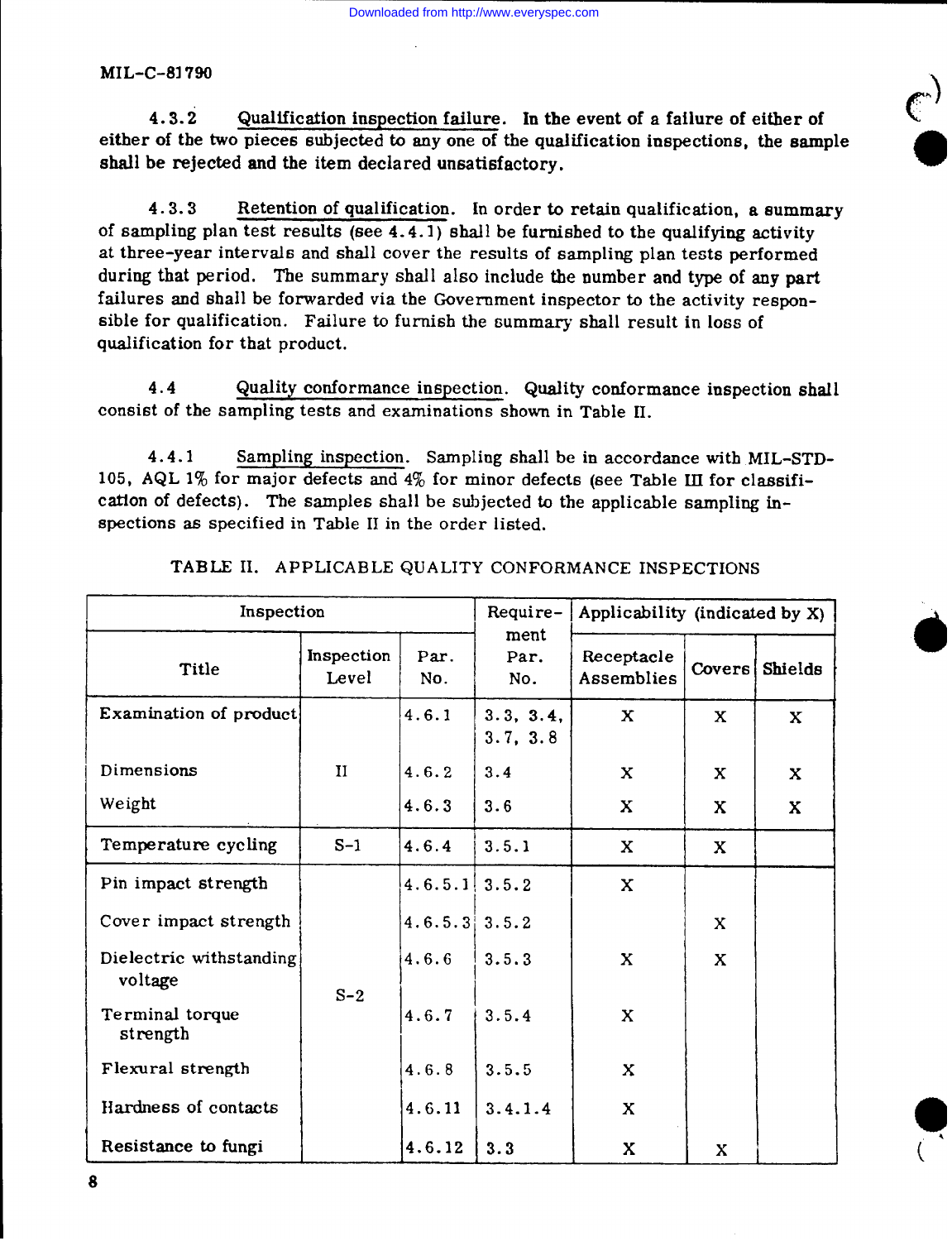| Major                                                     | Minor                                                                             |  |  |  |
|-----------------------------------------------------------|-----------------------------------------------------------------------------------|--|--|--|
| Incorrect contact construction                            | Poor exterior finish                                                              |  |  |  |
| Poor contact finish                                       | Molding flash                                                                     |  |  |  |
| Incorrect dimensions which affect<br>mating               | Incorrect materials that have complied<br>under performance tests                 |  |  |  |
| Burrs capable of cutting personnel or<br>affecting mating | Incorrect exterior or outline dimensions<br>not preventing engagement or mounting |  |  |  |
| Non-permanent or illegible marking                        |                                                                                   |  |  |  |
| Material incorrect                                        |                                                                                   |  |  |  |
| Other design and construction not<br>listed minor         |                                                                                   |  |  |  |
| Other workmanship not listed minor                        |                                                                                   |  |  |  |
| Failure of any test specified under<br>4.6                |                                                                                   |  |  |  |

# TABLE III. CLASSIFICATION OF DEFECTS

4.5 **Inspection condition** 

4.5.1 M iting. Whenever it is specified that items shall be mounted, receptacles shall be mounted on a suitably fabricated aluminum panel  $0.125 \pm 0.005$ inch thick, witk .ae panel on the back (terminal side) of the receptacle, by means of suitable round-head mounting screws, with the heads of the screws on the front (pin side) of the receptacle; parts being qualified or procured separately shall be assembled with other qualified parts as necessary to form a receptacle which shall then be mounted as described above. The panel shall be secured in such a way that the front and back of the receptacle shall be free of interference.

4.5.2 Ambient conditions. Unless otherwise specified, tests and examinations required by this specification shall be conducted under any combination of conditions within the ranges below. Any specified condition shall not affect the other two ambient ranges.

- a. Temperature: 20° to 30° C
- b. Relative humidity: 30 to 80 percent
- c. Barometric pressure: 24 to 31 inches of mercury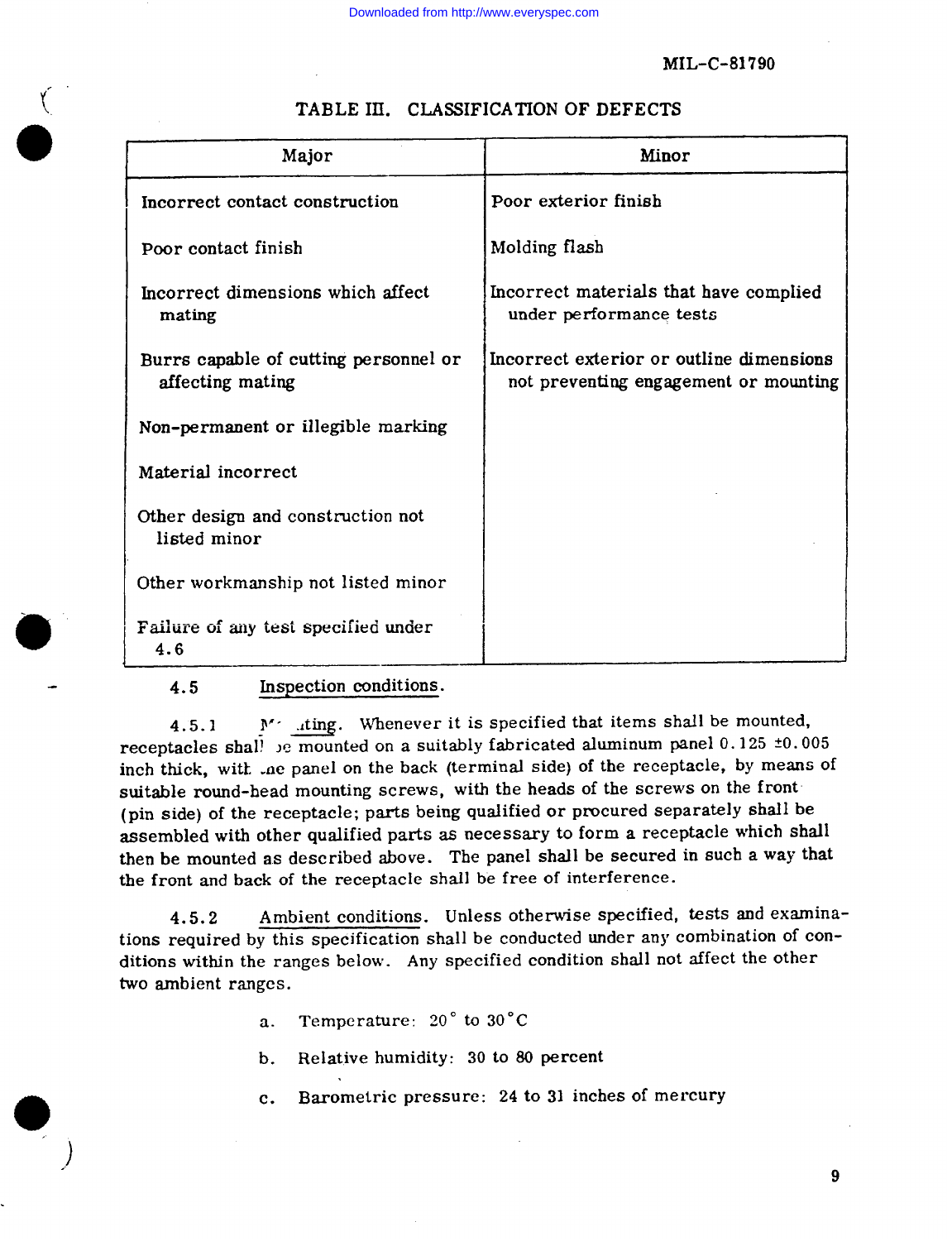$4.6$ Inspection methods.

Examination of product. Receptacle assemblies and covers shall be  $4.6.1$ examined to insure conformance with all requirements of this specification not covered by performance requirements of 3.5, and with all requirements of the applicable military standard that can be determined visually without measurement.

 $4.6.2$ Dimensions. Receptacle assemblies and covers shall be measured for conformance to the dimensions shown on the applicable military standard.

Weight. Items shall be weighed for conformance to the applicable  $4.6.3$ military standard.

 $4.6.4$ Temperature cycling test. Receptacle assemblies and covers shall be subjected to a temperature cycling test in accordance with MIL-STD-202, Method 102. The following details and exceptions shall apply:

- There shall be no special mounting.  $\mathbf{a}$ .
- Covers shall be subjected to Test Condition D Method 102A  $\mathbf{b}$ . of MIL-STD-202.
- All other items shall be subjected to Test Condition D except  $\mathbf{c}$ . that the high temperature shall be 200°C instead of 85°C.
- No measurements need be made before or after the test. Items  $\mathbf{d}$ . shall meet the requirements of 3.5.1.

Impact. Receptacle assemblies and covers shall be mounted and  $4.6.5$ placed in a test chamber and subjected to a temperature of -55  $\pm 2^{\circ}$ C for 24 hours. At the end of this time the items shall be removed from the chamber and subjected to the following impact tests, as applicable (Tables I and II). The tests shall be completed within five (5) minutes of removal from the chamber. The items shall meet the requirements of 3.5.2.

 $4.6.5.1$ Pin impact strength. Receptacle assemblies shall be mounted with the pins pointing upward, and an impact of 20  $\pm$ 2 foot-pounds shall be applied downward to the spherical end of each large pin, in accordance with Figure 1. An impact of 10 <sup>+</sup>1 foot-pounds shall then be similarly applied downward to the spherical end of each smaller pin.

4.6.5.2 Shield impact strength. Receptacle assemblies shall be mounted. An impact of 5 +0.5 foot-pounds shall be applied downward to the inner edge of each straight side of the open end of the shield, within 0.1 inch of the center of the side, and with each edge horizontal while it is being subjected to the impact in accordance with Figure 2.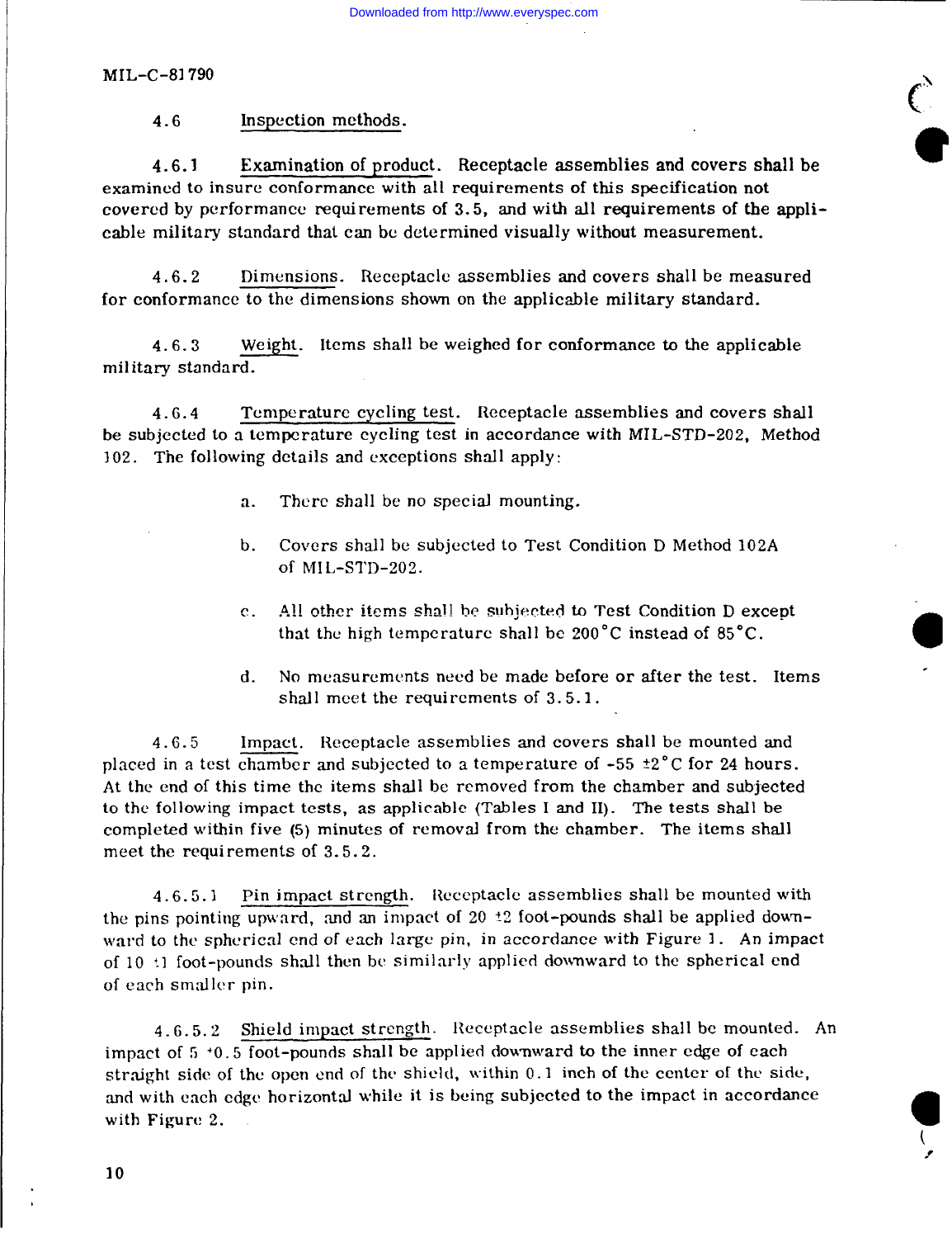

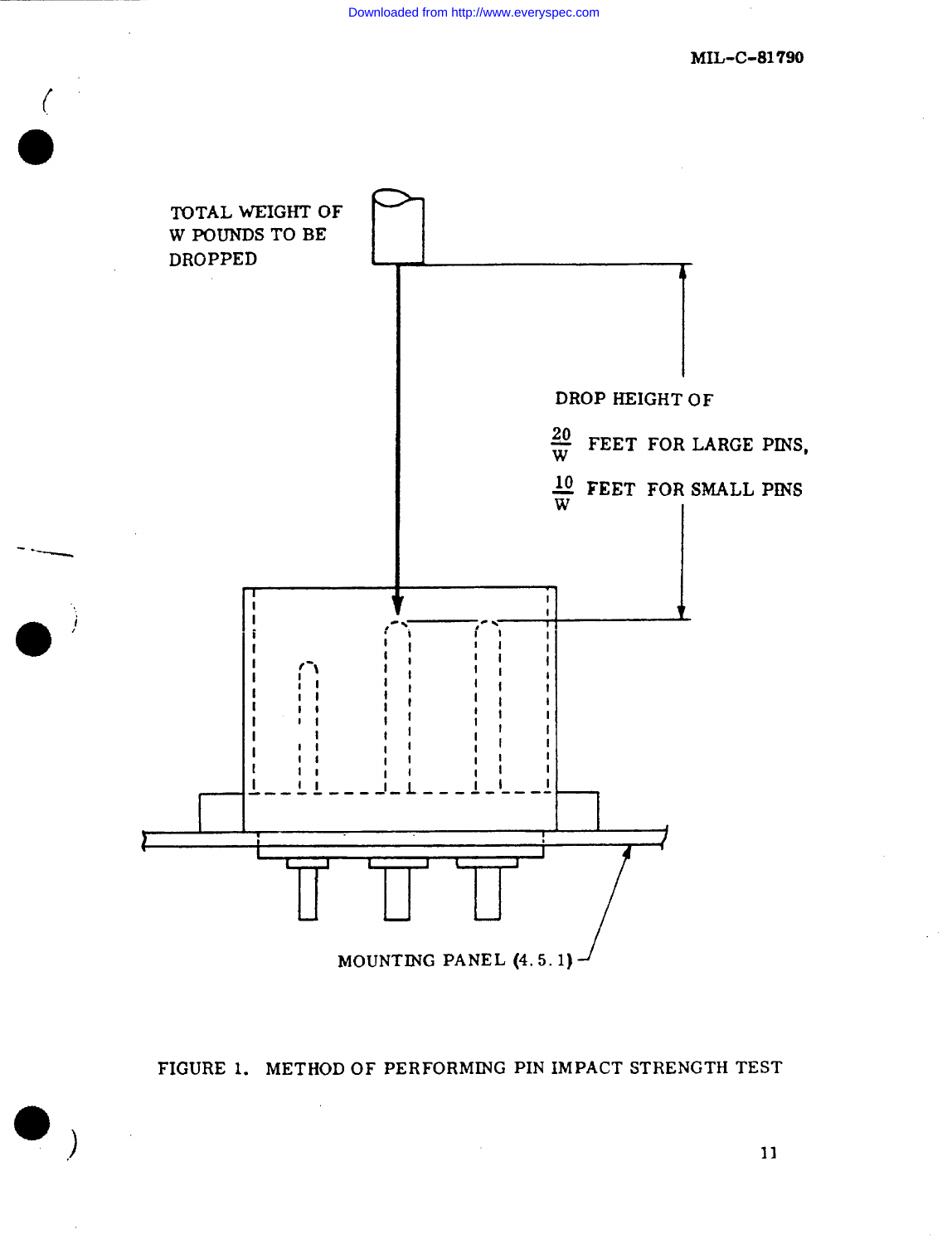



Downloaded from http://www.everyspec.com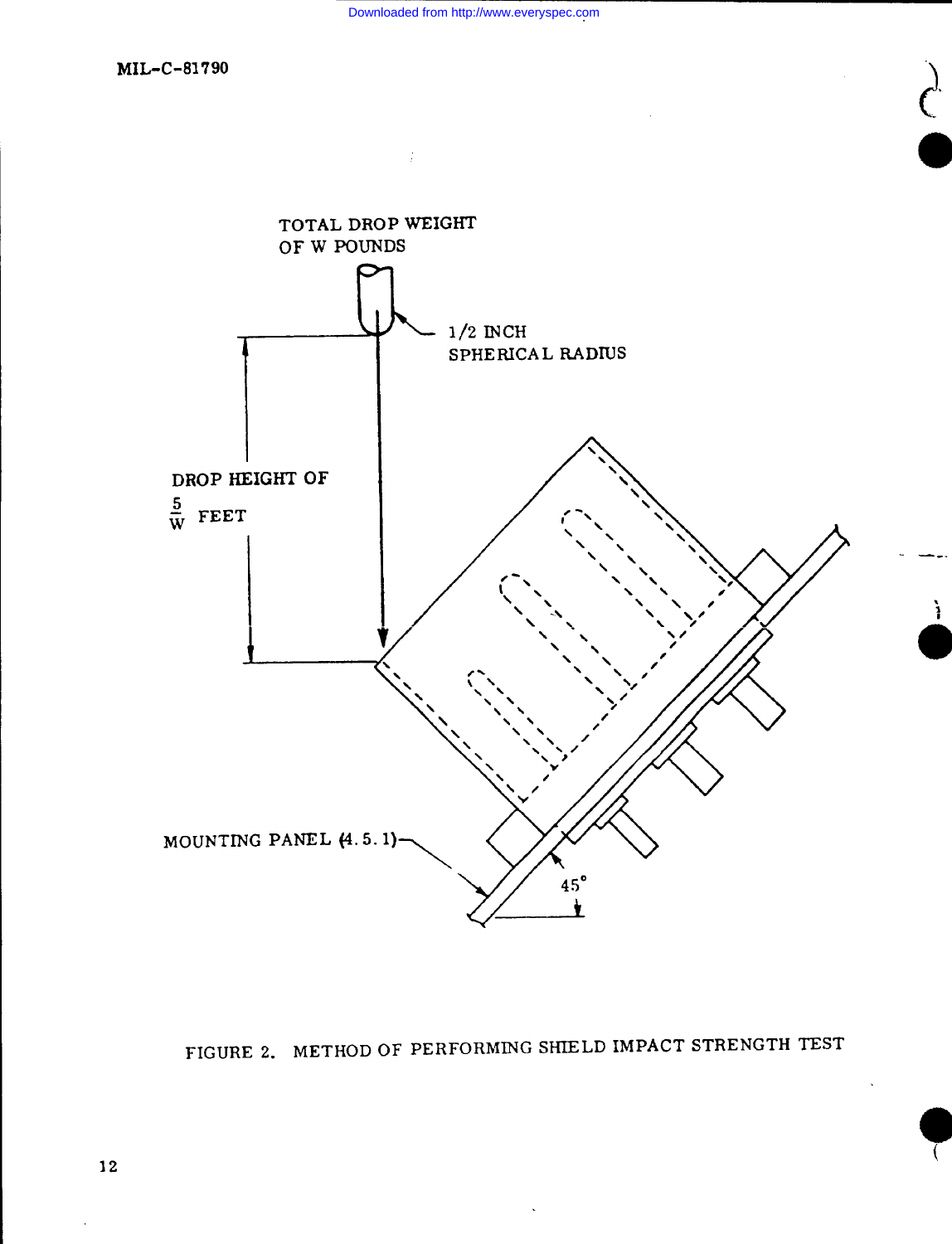4.6.5.3 Cover impact strength. Covers shall be mounted. An impact of  $2 \pm 0.2$  foot-pounds shall be applied downward to the cover through a one-half inch spherical radius at each of ten places chosen at random in accordance with Figure 3.

 $4.6.6$ Dielectric withstanding voltage. Receptacle assemblies and covers, as applicable (Tables I and II), shall be mounted and subjected to humidity conditions in accordance with MIL-STD-202, Method 106. After step 6 of the tenth and final cycle, the chamber shall be maintained at the end-of-cycle conditions for the period necessary to make final measurements as follows. Items shall meet the requirements of 3.5.3 when subjected to 2,500  $\pm$ 100 volts rms in accordance with MIL-STD-202. Method 301 and with the following conditions:

- $a.$ The panel on which the items are mounted shall be grounded.
- In addition to the other specified conditions, the top surface b. of covers shall be in solid contact with another panel which is also grounded.
- $c_{\star}$ The potential shall be applied between each terminal and all other terminals together; and between all terminals together and all other exposed metal parts together including the mounting hardware but excluding the pins.

A current leakage in excess of 1.0 milliamperc shall be cause for rejection.

Terminal torque strength. Receptacle assemblies (Tables I and II).  $4.6.7$ shall be mounted, except that the covers shall not be installed on six-pin receptacles. The flat washer, lockwasher and nut shall be installed on each terminal in accordance with the applicable standard. The nut on each larger terminal shall be tightened to a torque of 14 ±1 pound-feet. The nut on each smaller terminal shall be tightened to a torque of  $3 \pm 1/4$  pound-feet. The nuts shall then be loosened. This procedure shall be repeated nine more times. Items shall meet the requirements of 3.5.4.

 $4.6.8$ Flexural strength. Receptacle bases shall be tested pin side (front face) down with shields removed and the threaded terminals of the center pins sawed flush with the pads to accommodate the center anvil. (See Figure 4). If applicable, the barrier between the pins may be removed to facilitate the sawing. The receptacle base shall be placed with its end mounting holes across two adjustable anvils in a suitable compression testing machine. All anvils shall be the full width of the sample or greater and shall have a 1/8-inch radius at the point of contact. The top anvil shall apply a force at the center of the receptacle at the rate of 0.05 inch per minute. The flexural strength of the receptacle will be considered the maximum force sustained by the receptacle base at the instant of breakage.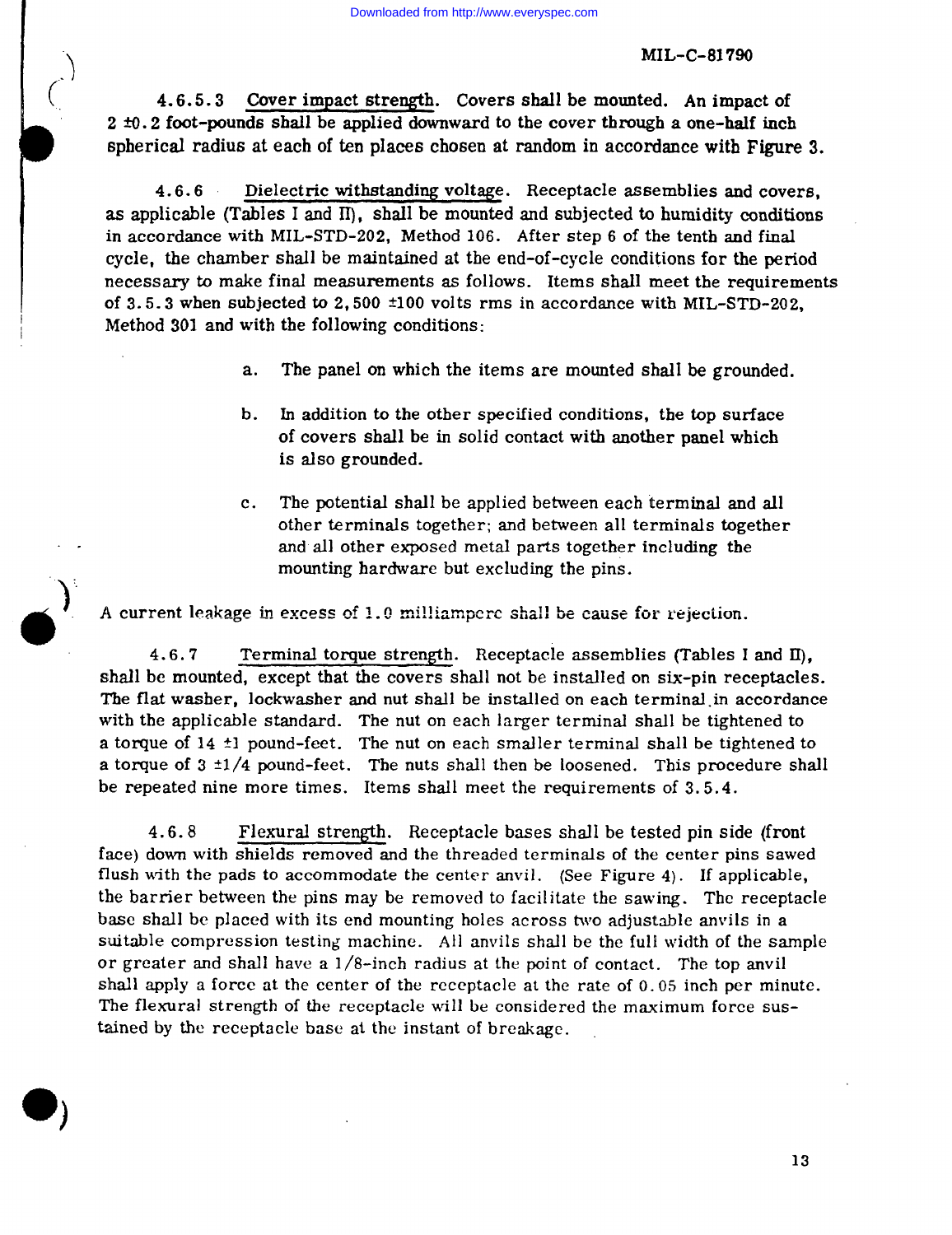

FIGURE 3. METHOD OF PERFORMING COVER IMPACT STRENGTH TEST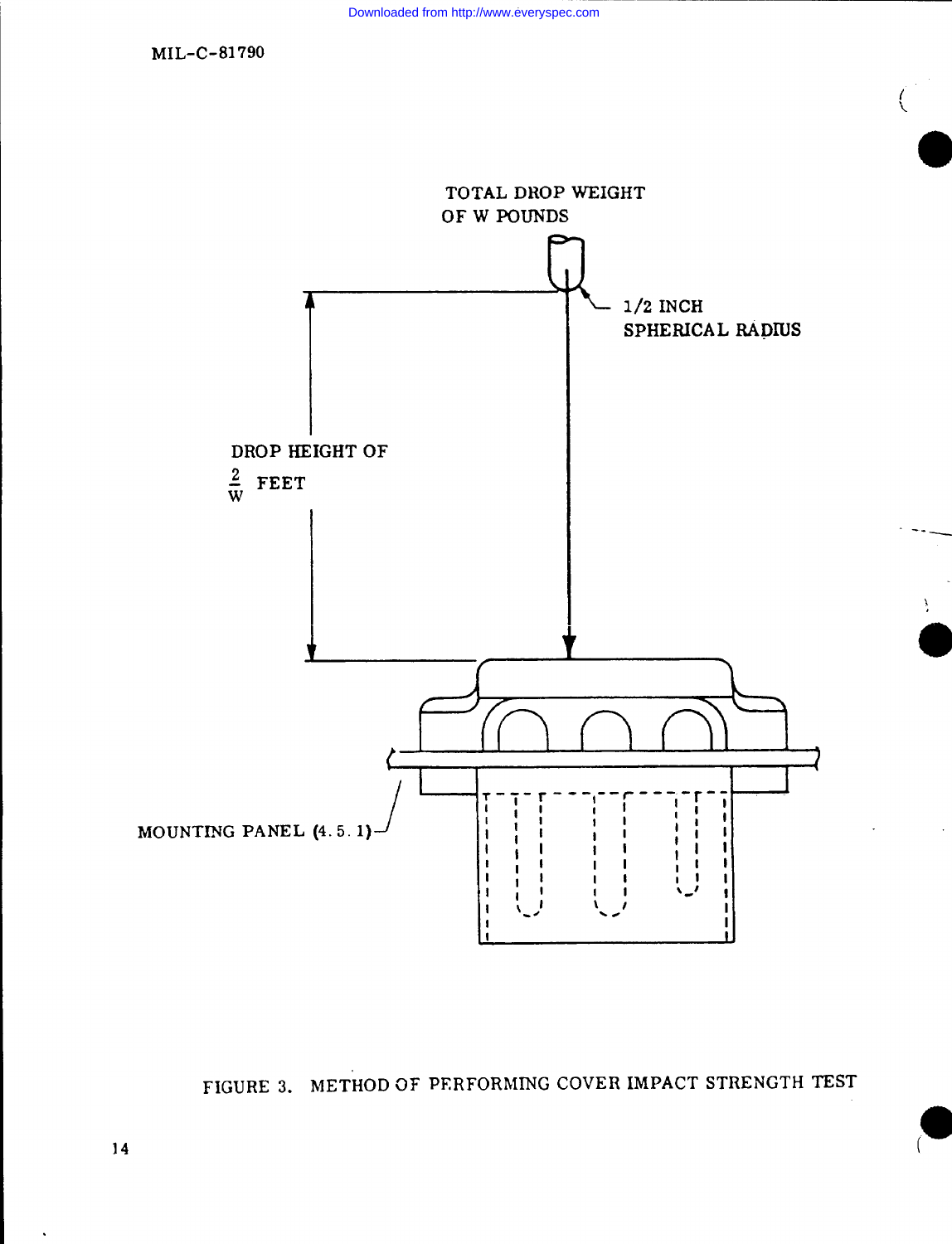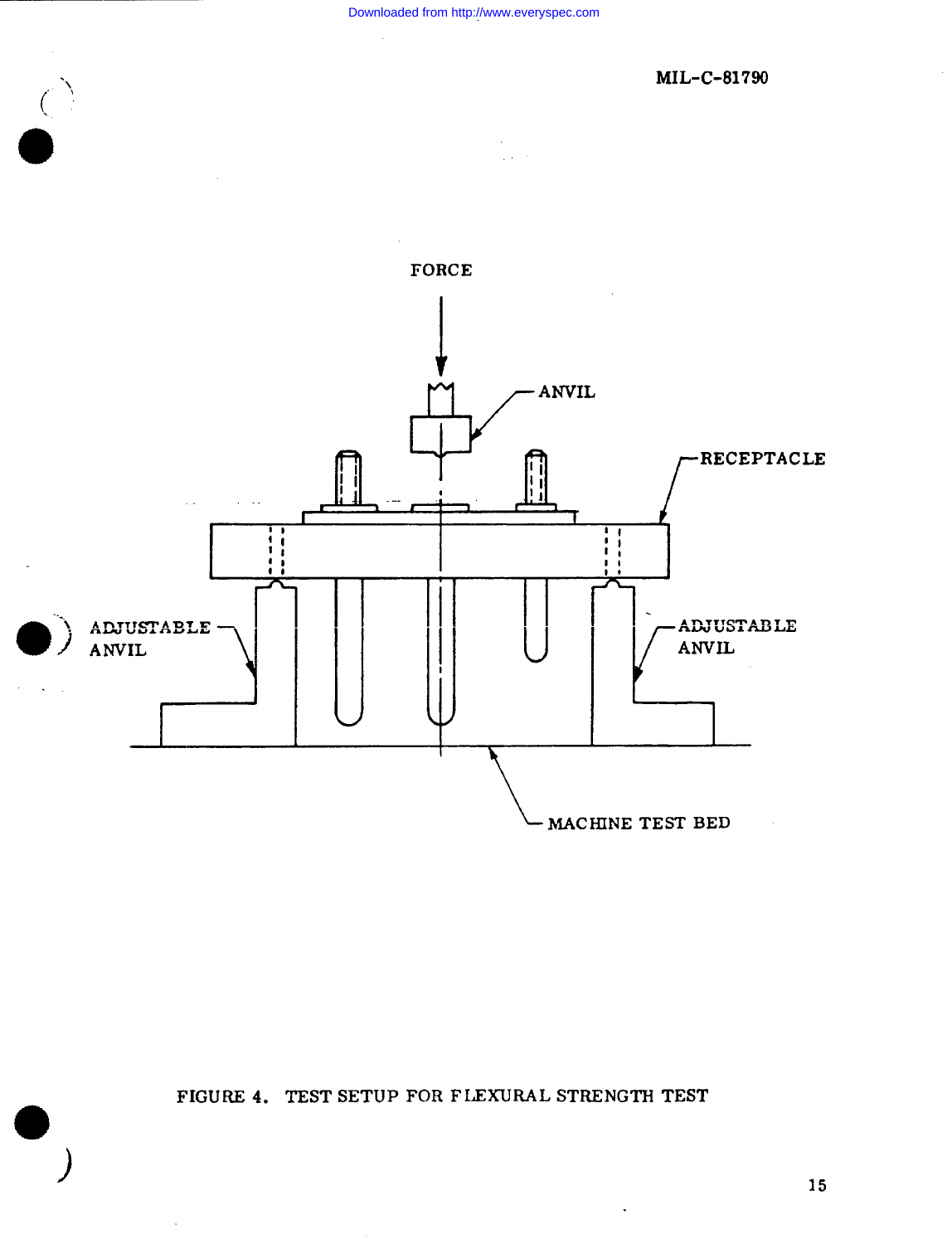Pin static bending strength. Receptacle assemblies shall be mounted  $4.6.9$ with shields removed. A force of 135 ±10 pounds shall be applied to each of the larger pins and a force of 100 ±10 pounds shall be applied to each of the smaller pins. The forces shall be applied and held for a minimum of five (5) seconds in each of four directions in turn, upward, downward, to the left and to the right, as nearly perpendicular to the longitudinal axis of the pin as possible, in accordance with Figure 5. The items shall meet the requirements of 3.5.6.

Shield and attachment static strength. Receptacle assemblies shall 4.6.10 be mounted and forces shall be applied in accordance with Figure 6 and as specified below.

4.6.10.1 Force on one side. A force of 110  $\pm$ 10 pounds shall be applied. through a 0.125  $\pm$ 0.062 inch spherical radius, to the inner surface of each side of the shield in turn, within 0.1 inch of the centerline of the side and within 0.1 inch of the outer end of the shield, acting outward and perpendicular to the side of the shield. The point on each side of the shield where the force is applied shall not be displaced more than 0.1 inch while the force is applied. The items shall meet the requirements of 3.5.7.

Hardness of contacts. Contacts shall be tested for compliance 4.6.11 with the requirements of  $3.4.1.4$  at a minimum of three (3) points on one pin of each size with a 500 kilogram load and a 10 millimeter ball (for Brinell testing). For Rockwell testing use a standard Rockwell B hardness tester.

Resistance to fungi. In lieu of testing, the manufacturer shall sub-4.6.12 mit to the qualifying activity a certificate of compliance with the requirements of 3.3 with respect to resistance to fungi.

#### $5.$ PREPARATION FOR DELIVERY

Preservation and packaging. Packaging shall be Level A or C as  $5.1$ specified (see 6.2). All terminal hardware shall be separately bagged and packaged with the item.

 $5.1.1$ Level A.

5.1.1.1 Cleaning and drying. Cleaning and drying shall be in accordance with the applicable procedures of MIL-P-116.

5.1.1.2 Preservation and packaging. Preservation shall be in accordance with MIL-P-116. Method iA-5 or 1C-1 as specified (see 6.2), except that preservative compounds shall not be used. When Method 1A-5 is specified, the metal containers shall be of the reusable type. The quantity of the unit package shall be as specified (see 6.2). Packaging shall be in accordance with MIL-STD-794.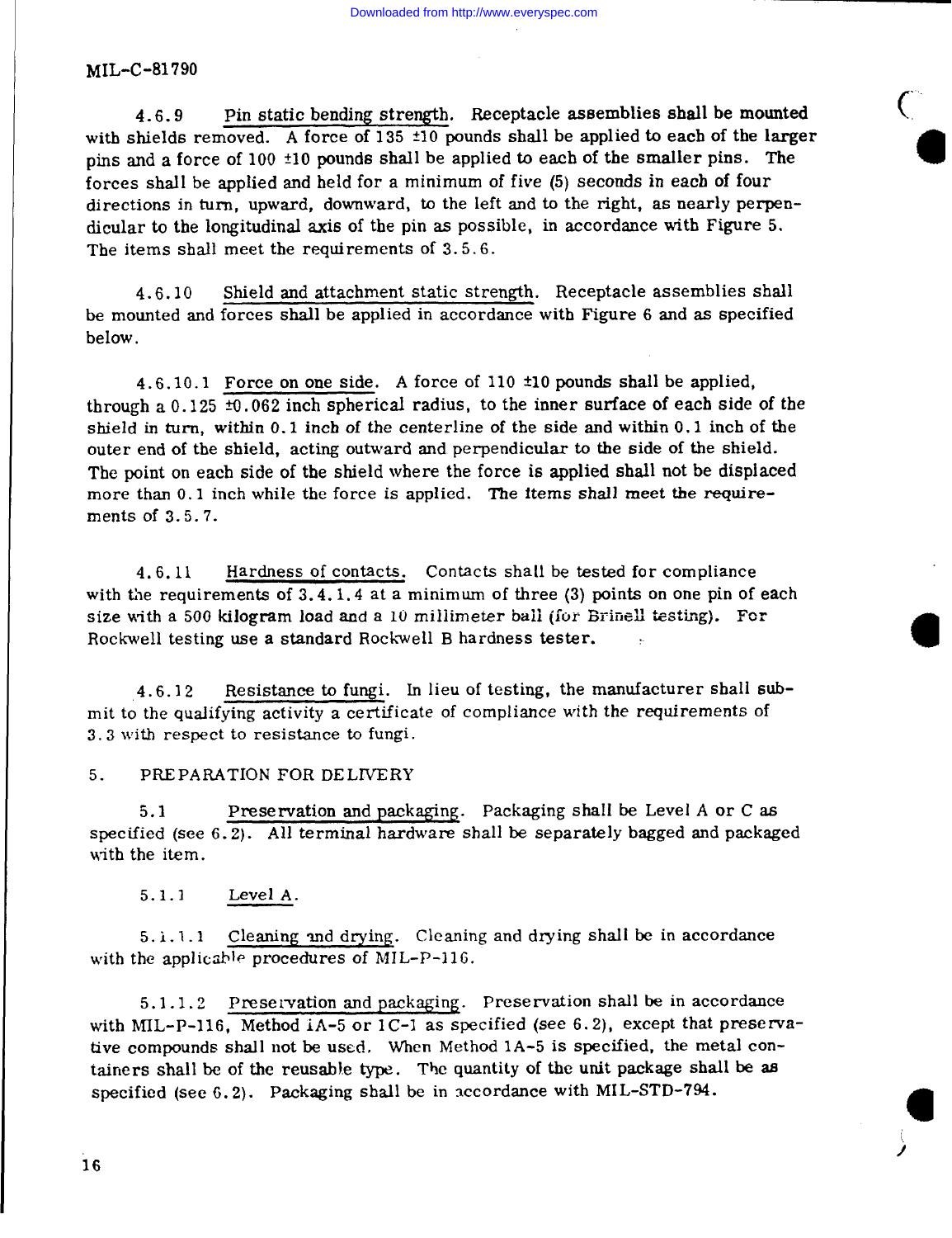$\begin{pmatrix} 1 & 1 \\ 1 & 1 \end{pmatrix}$ 

 $\bigg)$ 

 $\bar{z}$ 

- MOUNTING PANEL (4.5.1) **FORCE**  $\frac{3}{8}$  !"

FIGURE 5. METHOD OF PERFORMING PIN STATIC BENDING STRENGTH TEST

 $17$ 

 $\overline{\phantom{a}}$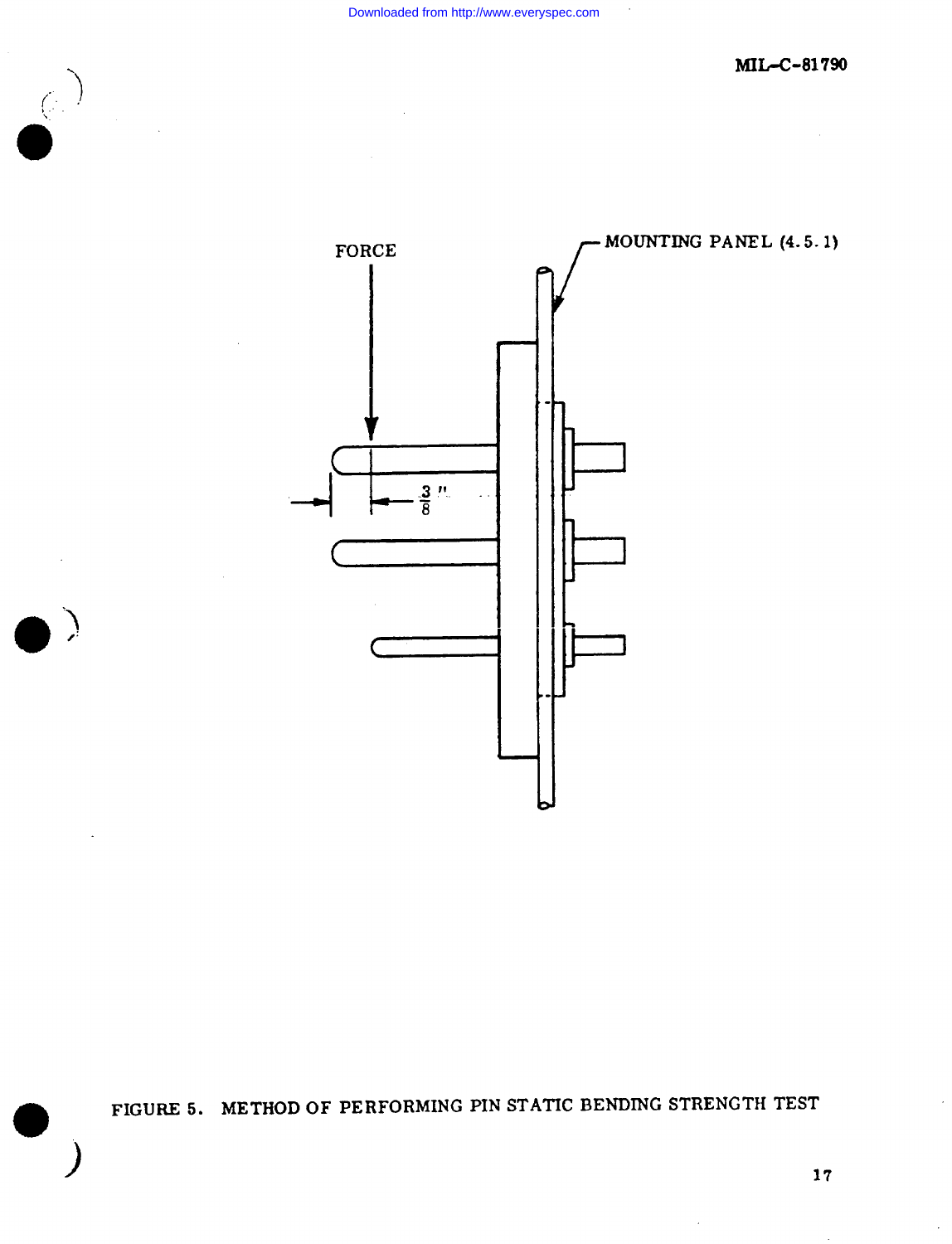$\mathcal{C}$ 

MIL-C-81790



FIGURE 6. METHOD OF PERFORMING SHIELD AND ATTACHMENT STATIC STRENGTH TEST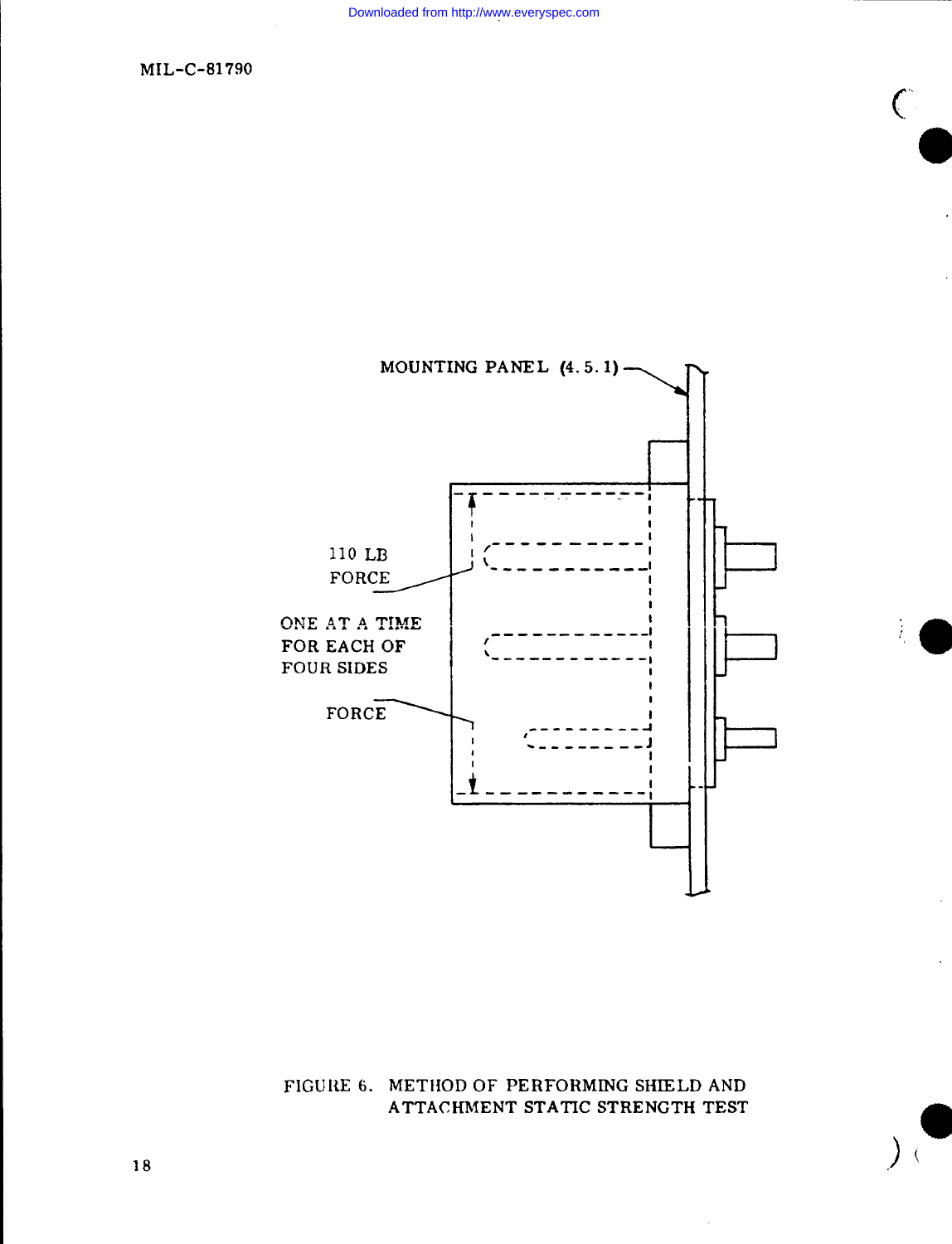MIL-C-81 790

Level C. Preservation and packaging shall be in accordance with  $5.1.2$ MIL-STD-794. Preservative compounds shall not be used.

5.2 Packing. Packing shall be Level A, B or C in accordance with MIL-STD-794 as specified (see 6. 2). Exterior containers shall have, as far as practical, minimum cube and tare consistent with the protection afforded.

5.3 Marking. Interior and exterior containers shall be marked in accordance with MIL-STD-129.

6. NOTES

@

..-

-.

**)**

**0**

a **)**

6.1 Intended use. The receptacles covered by this specification are intended for installation on aircraft for connecting the aircraft to external sources of electric power by means of flexible cables which are plugged into these receptacles.

6.2 Ordering data. Procurement documents should specify the following:

- a. The number, date and title of this specification
- b. The amendment number and date of the latest amendment to this specification, if any
- c. The number(s), including the latest revision letter, if any, the date and the title of the MS standard for the item(s) being ordered
- $d_{\star}$ The MS part number(s) and quantityoftheitem(s)being ordered
- e. The method of preservation, the levels of packaging and packing, and the quantity of the unit package desired

6.3 Supersession data. This specification supersedes the requirements for receptacles contained in MIL-C-7974A dated 27 April 1960.

6.4 Definitions. The term item, as used in this document, refers to receptacles, bases, covers and shields as identified on. the standards by individual part numbers and which are being qualified or procured separately.

6.5 Qualification. With respect to products requiring qualification, awards will be made only for products which are at the time set for opening of bids, qualified for inclusion in the applicable Qualified Products List (Q1'L) whether or not such products have actually been so Iisted by that date. The attention of the